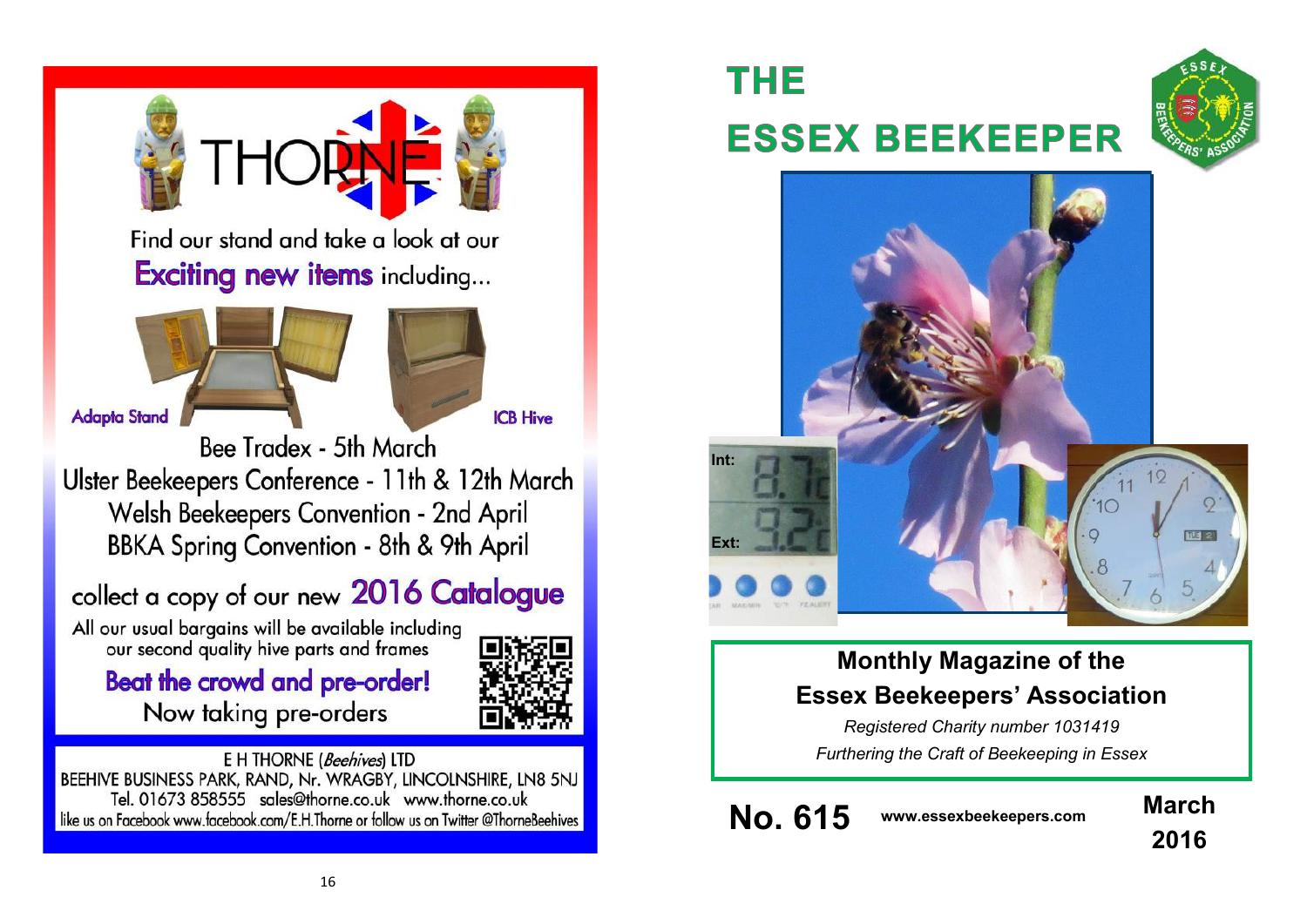### **EBKA Divisional Meetings Diary dates for March & April 2016**

| 3 Mar    | Thursday                       | <b>Harlow</b>           | Bee Venom Allergy & Anaphylaxia - with Mike Morgan.                                                                           |  |
|----------|--------------------------------|-------------------------|-------------------------------------------------------------------------------------------------------------------------------|--|
| 3 Mar    | Thursday<br>8.00pm             | Romford                 | 'Honey Extraction' Jim McNeill. Chadwick Hall, Main Road,<br>Gidea Park, RM2 5EL                                              |  |
| 13 Mar   | Sunday                         | Epping<br><b>Forest</b> | Bee Improvement Day with Roger Patterson.                                                                                     |  |
| 16 Mar   | Wednesday<br>7.30pm            | Dengie 100<br>& Maldon  | Tba - The Oak House, High Street, Maldon CM9 5PF                                                                              |  |
| 17 Mar   | Thursday<br>7.30pm             |                         | Epping Forest Swarm Management - Chingford Horticultural Hall                                                                 |  |
| 18 Mar   | Friday<br>8.00pm               | <b>Braintree</b>        | 'Microscopy - practical session. Constitutional club, Braintree<br>CM7 1TY                                                    |  |
| 19 Mar   | Saturday<br>2.00 <sub>pm</sub> | County<br>Event         | Annual General Meeting - Writtle University Room E06.<br><b>NB. REVISED DATE</b><br>Chelmsford CM1 3RP                        |  |
| 21 Mar   | Monday<br>7.30pm               | Chelmsford              | 'Preparing for Spring' - Michael Badger MBE. The Link,<br>Rainsford Road, Chelmsford CM1 2XB                                  |  |
| 23 Mar   | Wednesday<br>7.30pm            | <b>Southend</b>         | tba<br>Rayleigh W I Hall, Bellingham Lane, Rayleigh SS6 7ED                                                                   |  |
| 23 Mar   | Wednesday                      | Saffron<br>Walden       | 'Improve Your Beekeeping No 1 - The season's first hive<br>inspection. 36 Walden Road, Sewards End CB10 2LF                   |  |
| 24 Mar   | Thursday<br>7.30pm             | Colchester              | Open Forum - Langham Community Centre, Colchester                                                                             |  |
| 7 April  | Thursday                       | <b>Harlow</b>           | 'Queen rearing, Mini nucs & Queen introduction' - Pat<br>Allen (followed by Swarm Control).                                   |  |
| 7 April  | Thursday<br>8.00pm             | <b>Romford</b>          | <b>Company Drinks</b> - Susanna Wallis. Chadwick Hall, Main<br>Road, Gidea Park, RM2 5EL                                      |  |
| 12 April | Tuesday<br>7.30pm              | Saffron<br>Walden       | 'Microscopy - all about Nosema & Acarine'<br>- Jane Ridler<br>at Sewards End Village Hall, CB10 2LG                           |  |
| 17 April | Sunday<br>2.00 <sub>pm</sub>   | County<br><b>Event</b>  | Ted Hooper Memorial Lecture - Coach House, Marks Hall,<br>Coggeshall CO6 1TG                                                  |  |
| 21 April | Thursday<br>7.30pm             | Epping<br><b>Forest</b> | Barbara Dalby - Chingford Horticultural Hall                                                                                  |  |
| 24 April | Sunday<br>3.00pm               | <b>Braintree</b>        | Apiary Meeting at Coney Green, Great Bardfield CM7 4PY                                                                        |  |
| 27 April | Wednesday<br>7.30pm            | <b>Southend</b>         | ' Improving your skills and knowledge of beekeeping' -<br>Jane Ridler<br>Rayleigh W I Hall, Bellingham Lane, Rayleigh SS6 7ED |  |
|          | <b>Note to Secretaries:</b>    |                         | Please inform the Editor of the details of your                                                                               |  |

# **Divisional Monthly Meeting so that it can be included in these listings**

**Deadline: 4th of the preceding month** 

#### **Who's who and how to contact them**

**President of EBKA** Pat Allen Hon CLM

#### **Trustees:**

| Chairman: Ian Nichols<br>17 Dyers Hall Road, Leytonstone, London E11 4AD<br>email ian@iannichols.demon.co.uk tel. 0208 558 4733 / 07980 299 638 |                                                                                                                        |                                                |  |  |  |  |  |
|-------------------------------------------------------------------------------------------------------------------------------------------------|------------------------------------------------------------------------------------------------------------------------|------------------------------------------------|--|--|--|--|--|
| Secretary: Michael Webb                                                                                                                         | 19 Ingrebourne Gardens, Upminster, Essex RM14 1BQ<br>email qsecebka@virqinmedia.com tel. 01708 250 606 / 07712 490 511 |                                                |  |  |  |  |  |
| <b>Treasurer: Bob Manning</b>                                                                                                                   | 12, Moorland Close, Collier Row, RM5 2AB                                                                               |                                                |  |  |  |  |  |
|                                                                                                                                                 |                                                                                                                        | tel: 01708 760 770<br>email treasurer@ebka.org |  |  |  |  |  |
| <b>Divisional Trustees:</b>                                                                                                                     |                                                                                                                        |                                                |  |  |  |  |  |
| <b>Braintree</b>                                                                                                                                | <b>Stuart Mitson</b>                                                                                                   | stuart.mitson@btinternet.com                   |  |  |  |  |  |
| Chelmsford                                                                                                                                      | Margaret Clay                                                                                                          | margaretclay@btinternet.com                    |  |  |  |  |  |
| Colchester                                                                                                                                      | <b>Tom Geddes</b>                                                                                                      | tom.geddes@btinternet.com                      |  |  |  |  |  |
| Dengie Hundred & Maldon                                                                                                                         | Mark Hallows                                                                                                           | mhallows@yahoo.co.uk                           |  |  |  |  |  |
| <b>Epping Forest</b>                                                                                                                            | <b>Mark Chambers</b>                                                                                                   | markachambers13@gmail.com                      |  |  |  |  |  |
|                                                                                                                                                 | .                                                                                                                      | $\cdots$ $\cdots$ $\cdots$ $\cdots$            |  |  |  |  |  |

Harlow *Martin Cavalier* cavalier@btinternet.com Romford *Paul Wiltshire* paul.g.wiltshire@btinternet.com Saffron Walden *Richard Ridler* richard.ridler@uwclub.net<br>Southend *Marquerita Wilson* philandritawilson@skv.com Marguerita Wilson philandritawilson@sky.com

#### **Divisional Contacts:**

**Braintree**: Colleen Chamberlain 01279 876 333 **Chelmsford**: Brian Spencer 01245 490 843 **Colchester**: Morag Chase 01206 522 576 **D.H. & Maldon**: Kate Tuerena 07801 984 446 **Harlow**: Nick Holmes 07730 735 752 **Epping Forest**: Robin Harman 07971 237 312 **Romford:** Pat Allen 01708 220 897 **Saffron Walden**: Vanessa Wilkinson 01799 542 337 **Southend**: Chad Colby-Blake 01702 302 209

**EBKA Education Contact:** Jane Ridler Old Barn House, 36 Walden Road, Sewards End,

Saffron Walden, Essex CB10 2LF 01799 218 023 jane.ridler@uwclub.net

**EBKA Examinations Secretary:** Pat Allen , 8 Franks Cottages, St Mary's Lane, Upminster,

Essex RM14 3NU 01708 220 897 pat.allen@btconnect.com

|                                                                                       | The Essex Beekeeper Magazine:                              |        |                     |                                     |  |  |  |  |
|---------------------------------------------------------------------------------------|------------------------------------------------------------|--------|---------------------|-------------------------------------|--|--|--|--|
| Editor:                                                                               | Jean Smye,                                                 | email: |                     | jsmye@sky.com tel. 07731 856 361    |  |  |  |  |
|                                                                                       | <b>Advertising:</b> Jean Smye                              | email: | jsmye@sky.com       |                                     |  |  |  |  |
| Mailing Secretary: Mary Heyes                                                         |                                                            | email: | ml.heves@virgin.net |                                     |  |  |  |  |
| Printed by Streamset, 12 Rose Way, Purdeys Industrial Estate, Rochford, Essex SS4 1LY |                                                            |        |                     |                                     |  |  |  |  |
| Web site:                                                                             | Nick Holmes                                                | email: |                     | webmaster@essexbeekeepers.com       |  |  |  |  |
| <b>Regional Bee Inspectors for EBKA Region:</b>                                       |                                                            |        |                     |                                     |  |  |  |  |
|                                                                                       | Epping Forest and Romford Divisions (excluding Brentwood): |        |                     |                                     |  |  |  |  |
| Julian Parker                                                                         | julian parker@fera.gsi.gov.uk                              |        | tel. 07775 119 469  |                                     |  |  |  |  |
| All other Divisions:                                                                  |                                                            |        |                     |                                     |  |  |  |  |
| Keith Morgan                                                                          | keith morgan@fera.gsi.gov.uk                               |        |                     | tel. 01485 520 838 or 07919 004 215 |  |  |  |  |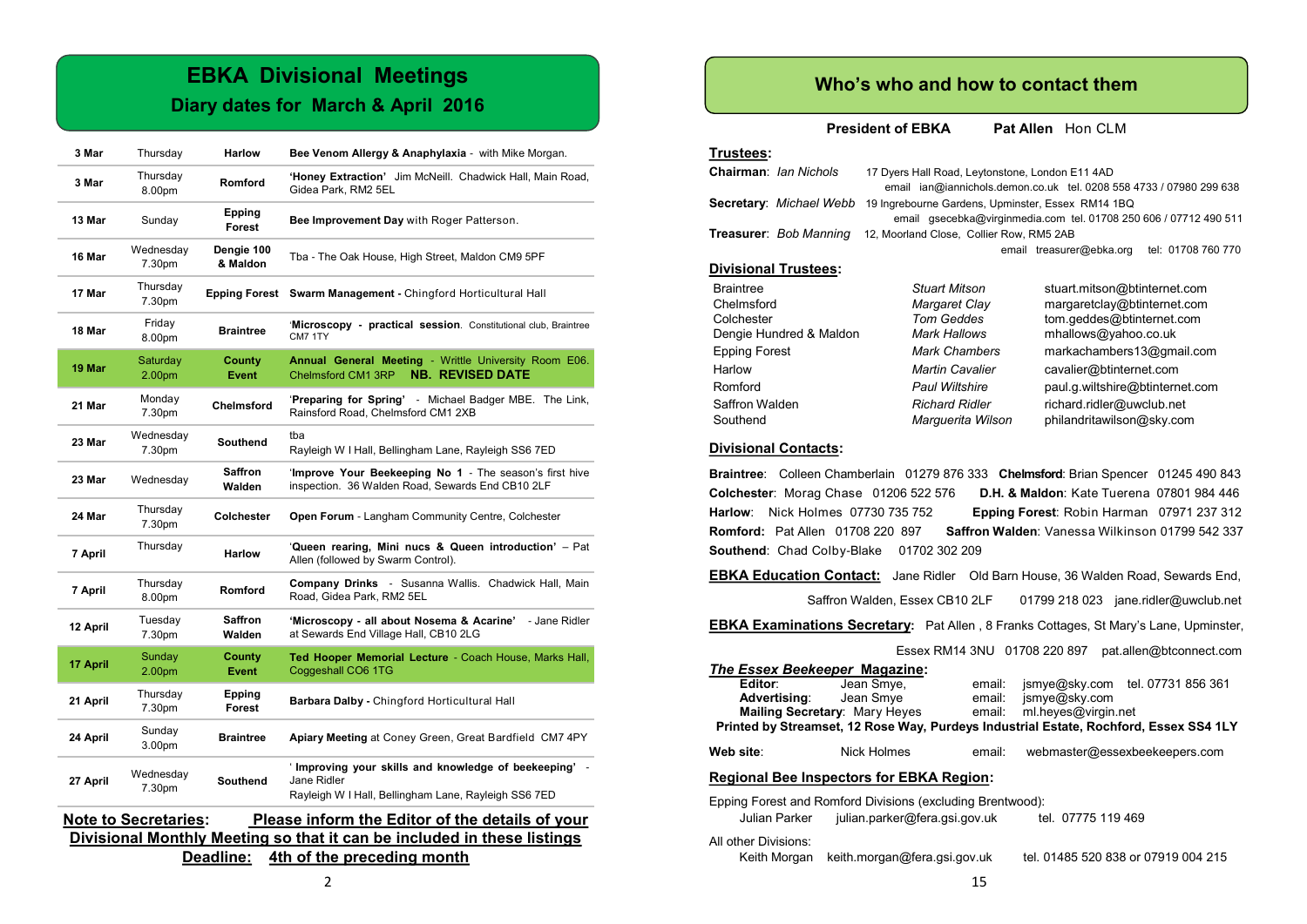#### **PETER DALBY - PEBADALE APIARIES**

For all your beekeeping and apitherapy supplies **Large Stock held - all year round** *Competitive prices; any item not stocked to special order* **37 Cecil Road, Cheshunt, Hertfordshire EN8 8TN**

> **Tel: 01992 622645 Email: [pebadalebees@btinternet.com](mailto:pebadalebees@btinternet.com)**

**Open Mon - Sat (any reasonable time) CLOSED SUNDAY** Telephone before calling **Agent for E H Thorne and Northern Bee Books**

# **Local Honey Man**

**London & Essex Commercial Beekeeper Pre-order your HoneyBee Nucs Now** Top quality Nucs From £160 Mated Queens From £30 **Order online [www.localhoneyman.co.uk](http://www.localhoneyman.co.uk) Contact us on 0779-845-041**

# **The Bee Shed**

**Approved** *N***ational** *B***ee** *S***upplies Stockist and Distributor** A Range of Frames and Foundation Hives and Hive Parts, Tools and Equipment Open by Appointment: Please call Wendy on **07764 609 803** or Email: [beeshed@btinternet.com](mailto:beeshed@btinternet.com)  **f** The Bee Shed Stock

> **Meepshole, Great Prestons Lane, Stock, Essex CM4 9RL**

# **EBKA CEC Vacancies**

**As the CEC Chairman noted in his report for the 2016 AGM, the Association operates with a "can help" and "can do" attitude. With this in mind, the Central Executive Committee is now looking for members to join them to take on roles that have become vacant.** 

- **CEC Minutes Secretary**
- **EBKA Honey Show Secretary**

**If you have the expertise and wish to join the CEC to undertake either of these positions, please contact Michael Webb, EBKA Secretary for further details at** 

**gsecebka@virginmedia.com** 

**There is also a vacancy for a member to coordinate and be responsible for the sale of promotional items of EBKA Enterprises.**

**Please contact Michael Webb on 0771 249 0511 if you are interested and can help.**

Cover Photographs by Paul Abbott - Southend-on-Sea Division Almond Blossom out, Honeybees foraging, Temperature 9.5<sup>o</sup>C,

*February 2nd 2016!*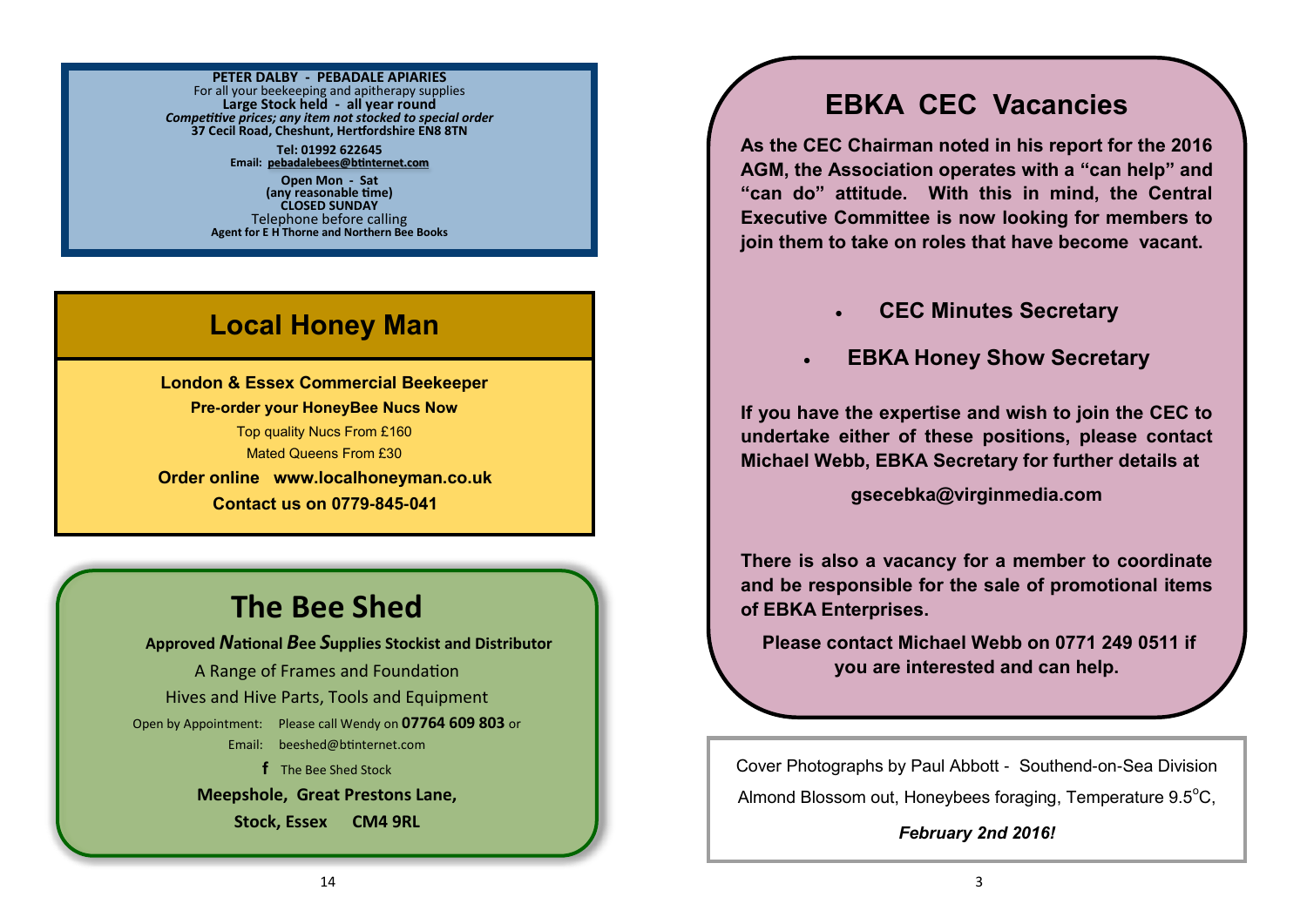

**Centre for Ecology and Hydrology NATURAL ENVIRONMENT RESEARCH COUNCIL**

### **Are neonicotinoid pesticides ending up in honey?**

**The problem:** Neonicotinoid pesticides have been widely used as a seed treatment on mass flowering crops like oilseed rape. Traces of these pesticides can be found in the pollen and nectar on which bees feed, so there is a risk that they may end up in honey. Although there is currently an EU moratorium on the use of neonicotinoid pesticides on oilseed rape, they are still widely used on cereal crops. However, recent evidence suggests that neonicotinoids can persist in soils and be picked up by wild flowers growing on the edge of arable crops, thus providing a further risk of exposure.

**What we are trying to do**: We want to analyse samples of locally produced honey to see whether any traces of neonicotinoid pesticides are present.

**What we need:** We are looking for small samples of honey that can be linked to a location (i.e. an Ordnance Survey grid reference of where the hives were placed) and collection date (e.g. month or at least year).

#### **If you are interested in participating please e-mail Ben Woodcock at bawood@ceh.ac.uk**.

We will send you a small sample tube for the honey, a short questionnaire and pre-paid return packaging. If you have more than one potential honey sample (i.e. you have hives in lots of locations) let us know and we will send you more tubes. We will treat all information as strictly confidential and no results will ever be linked to specific individuals. If you are interested in the results for your honey we will be happy to provide them. This project is run by Prof. Richard Pywell from the Centre for Ecology & Hydrology (CEH) which is the UK's Centre of Excellence for integrated research in terrestrial and freshwater ecosystems.

# CONGRATULATIONS BEN

**Ben Qureshi**, 17, from Buckhurst Hill, Epping becomes the first person after many years to pass the Junior beekeeping examination in Essex, receiving 'extremely high marks'.

At the Annual General Meeting of Epping Forest Division, Ben was awarded his certificate by Divisional President Ken Barker.

After starting the hobby as part of his now completed Duke of Edinburgh Certificate Gold Award, Ben now tends a hive at home.

*Photograph courtesy of Guardiian Series*



*Love beekeeping but hate the honey mess? Too much hassle selling your pure honey to the public or privately? Too cold to stand outside and sell your honey?* **If these are some of your thoughts — look no further, Honey Helpers will:** *Take ALL the hassle out of selling your honey. Buy all your honey in one transaction Give competitive rates. Payment upon delivery or collection (your choice)* **Interested?**

### **Call us NOW on 07809 562045 or email - [honey.helpers@yahoo.com](mailto:honey.helpers@yahoo.com)**

**To discuss your requirements or for further information.**

You may also sign up for future information.

**Ben Qureshi with Ken Barker** Regards, Honey Helpers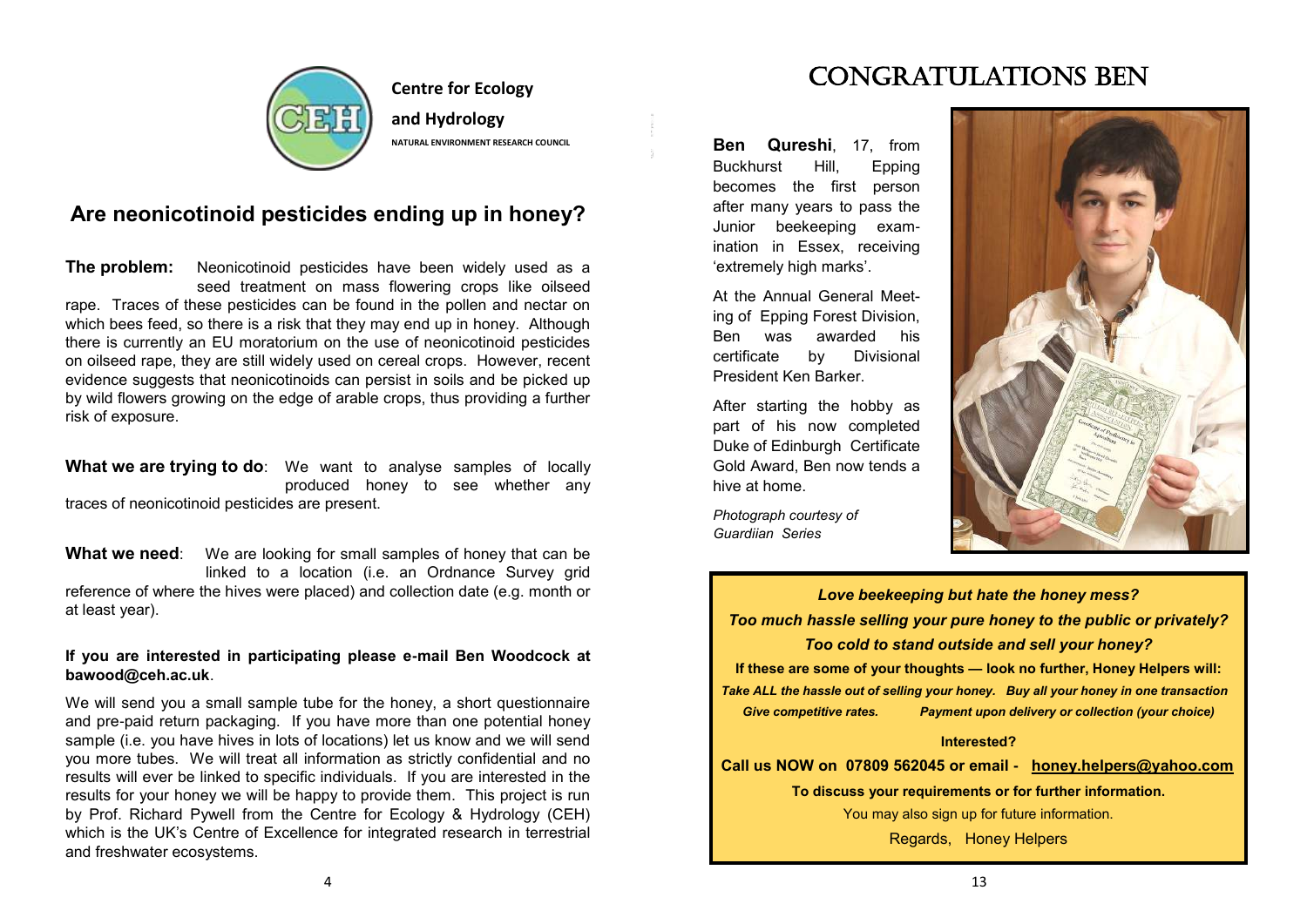#### **Notes from the Central Executive Committee (CEC)**

Meeting on 28 January 2016

Items taken at the above meeting included:

#### **BBKA Annual Delegate Meeting (ADM) 9 January 2016**

The BBKA Link Trustee, Howard Pool provided the Secretary with the main points taken at the meeting. A report of the meeting will appear in a future edition of the BBKA News.

#### **Grant Requests**

The CEC considered and approved the motion proposed by Saffron Walden that an annual bulk buy for all Divisions who wish to participate should replace the current grant request procedure where Divisions individually can put forward requests each half year. Divisions would be granted a 50% subsidy paid for by the CEC on all bulk buy purchases. This proposed change has already worked well in 2015 where a bulk purchase of microscopes will be used at the county wide Microscopy Course held at the end of February. It was agreed that the EBKA bulk purchase for 2016 would be "pop-up shelters" for use at divisional apiary days, workshops, shows and training days. Future bulk buys for Divisions will be agreed at the November CEC meeting each year.

#### **Changes to the EBKA Rules**

The recommended update and minor revisions to the Rules were agreed at an Extraordinary General Meeting (EGM) held on Thursday 28 January 2016 at Trinity Methodist Church. The updated Rules are now on the EBKA Website and paper copies will be available for members at the 2016 EBKA AGM.

#### **The 2016 EBKA Annual General Meeting (AGM)**

The agenda for the AGM was approved and Nigel Housden, Press and Public Relations at the BBKA is to give the keynote speech "Build the Buzz" - the bee listening project supported by the BBKA. All members are cordially invited to attend this event.

#### **The Ted Hooper Memorial Lecture**

Admission to this lecture must be purchased in advance and details can be found on the EBKA website.

*Feedback on any matter discussed by CEC is welcomed and should be directed to your Divisional Trustee (contact details on inside back page).*

### **When a Flower is not a Flower**

#### **Celia Davis - Warwickshire BKA via eBees**

The plants that I am looking at this month are not all they seem. Many of them are very common species with which we have been familiar since childhood, and some are important producers of pollen and nectar. Many are regarded as weeds by farmers and gardeners and most are instantly recognisable as belonging to the same family. The family I am talking about is the Asteraceae. The old name for this group was the Compositae, a good name, because it describes the 'flowers' perfectly because they are composites of many much smaller flowers, each called a floret. Accurately they can be described as inflorescences, a term which merely means a collection of flowers with their branching stems (where relevant) and their bracts (little leaf-like structures).

We are all familiar with the concept of flowers being aggregated into inflorescences and have only to think of foxgloves and hedge parsley, but these do not concern us here. The inflorescence of the Asteraceae is a specialised one called a capitulum (found also in the Dipsaceae, Teasel family) where the individual florets are packed tightly together in a usually flat head, the whole surrounded by the bracts, which are small and green and often in more than one layer. Common examples are the daisy, dandelion, sunflower and dahlia. So far so good, but those observant ones among you will notice that the inflorescences of a daisy and dandelion do not look the same as one another. This is because there are two different kinds of florets, a small round one called a disc floret and an elongated one called a ray floret. (They have posher names but those will suffice.)

So the daisy and sunflower have both kinds, disc in the centre and ray round the outside, whereas a dandelion has only ray florets and Tansy has only disc florets. To add to the general complexity (or confusion?) some florets, or individual capita, may be single sex or may contain both sexes. This depends on the species. Obviously all female ones will contain no pollen at all. There are no hard and fast rules and it is a huge family.

Now to the Asteraceae and bees:

**Dandelion** (*Taraxacum officinale*) is always considered a quite important bee plant as it flowers so early in the year and colonies can



*Cultivated aster showing pollen* -*laden disc florets surrounded by purple ray florets.*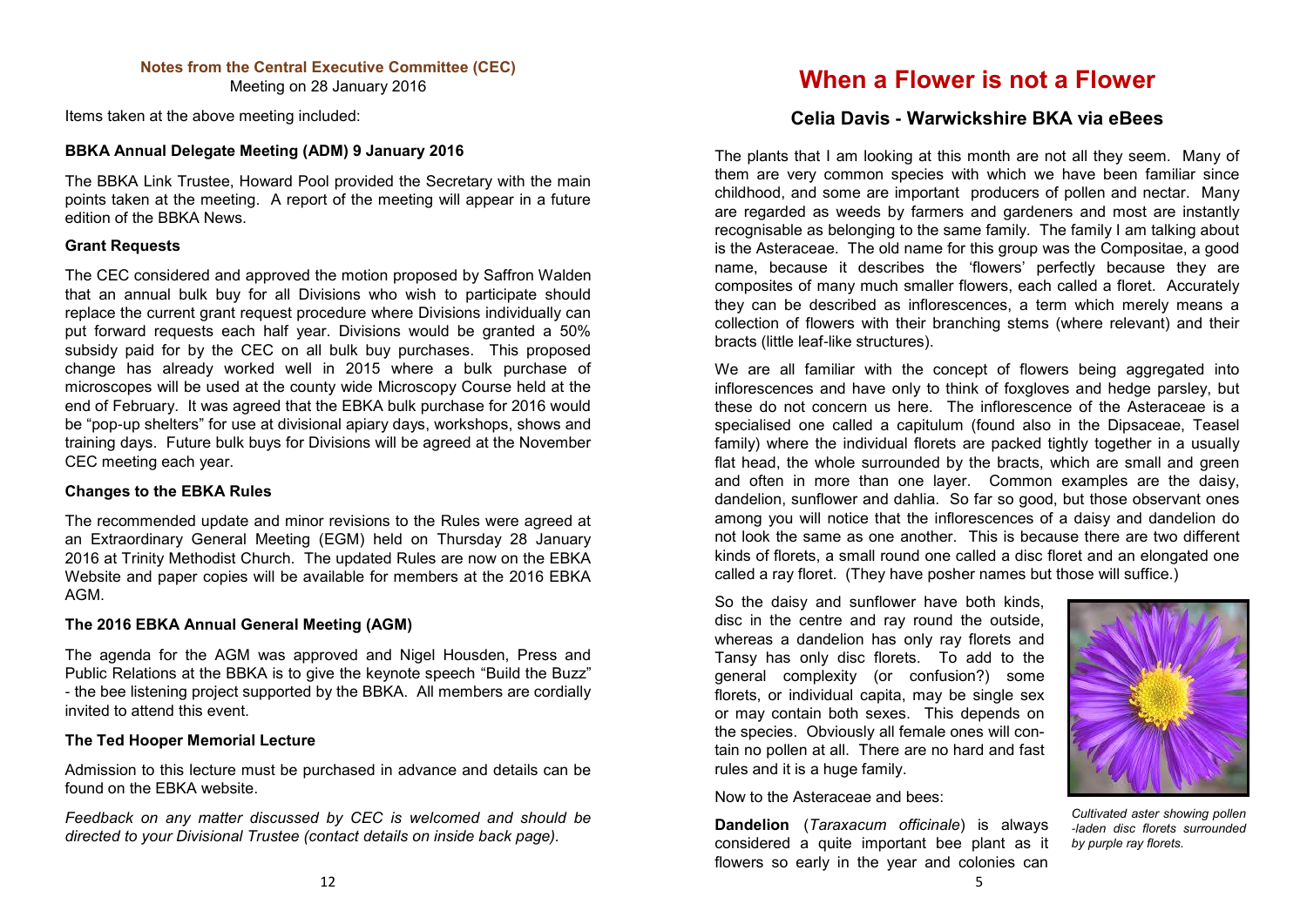really benefit from it. It may sometimes produce a crop, although this is unusual as it is so early, but the honey is quite strongly flavoured and not to everyone's taste. The pollen, a deep golden yellow, but often appearing orange in pollen loads, is produced in huge amounts but is not a perfect food for honey bees as it is low in the levels of some essential amino acids. It is quite oily and can impart a yellow colour to the wax. It is a very pretty pollen when seen under the microscope. It is also much loved by students studying pollen because of its distinctive structure. However, it is quite similar to some other species in the family so care must be exercised.



Section through the capitulum of a dandelion, showing insertion of individual florets.

**Sunflower** (*Heleanthus annuus*) is grown as a crop in many countries but not on any scale here, as our summers are not sufficiently long and hot. A few years ago quite a number of fields appeared in our area as trials but they were not repeated. Commercially it is grown for seed, from which oil is obtained. It is frequently grown in gardens where it is avidly worked by honey bees but, again, the pollen is somewhat less than perfect in composition.

**Common Ragwort** (*Senecio jacobaea*) is regarded as a noxious weed. It contains chemicals known as pyrrolizidine alkaloids which cause liver damage, particularly in horses. They rarely eat fresh ragwort but are unable to detect it in hay, where it poses a particular danger. The effects are cumulative and very serious. Ragwort seems to have proliferated in recent years particularly on grass verges and traffic islands, with no-one making much effort to reduce its spread. When bees are working ragwort, the wax becomes deep yellow and the honey, which is a golden yellow colour, has a very strong, rather unpleasant aroma and taste. It improves on keeping and after granulation. The alkaloids were found to present no problem to human consumers.

**Many other species**, both wild and cultivated, occur but space precludes mention of any more.

Any good flower book will help. Probably the best is '*Wild Flowers'* by Blaney, Fitter and Fitter (Second ed. 2013) which is up-to-date and has excellent pictures.

#### **Minutes of the Extraordinary General Meeting held at 6.30pm on Thursday 28th January 2016 at Trinity Church, Rainsford Road, Chelmsford, CM1 2XB**

*These minutes will be considered correct if no objection is raised in writing or by email before Saturday 19th March 2016. Any point challenged will be brought before the 2016 EBKA AGM for correction of the record.*

**Presiding Officer elect:** Jim McNeill Chairman, Romford Division **Also present:** 8 people signed the Attendance Book.

Notice having been given in accordance with the Rules of the EBKA, the meeting had been called to approve the update and minor revision of the Rules of the EBKA.

- 1 The change "**within the meaning of section 177 of the Charities Act 2011**" replacing "section 97 of the Charities Act 1997 to **paragraph 2 in Rule 7** when referring to Charity Trustees was proposed by Ian Nichols, seconded by Marguerita Wilson and approved unanimously.
- 2 The change in the listing of appointees of **County Appointees in Rule 7** to include the **Education Secretary** was proposed by Ian Nichols, seconded by Stuart Mitson and approved unanimously.
- 3 The change in the listing of appointees of **CEC Appointees in Rule 7** to include the **Webmaster** was proposed by Bob Manning, seconded by Ian Nichols and approved unanimously.
- 4 Following a discussion it was agreed that the proposal to remove **Rule 20g** should be rejected and amended with the following wording, "**Submit a list to the General Treasurer by 30th November every year of sums received which qualified for Gift Aid during the current subscription year".** The revision to the Rule was proposed by Pat Allen, seconded by Bob Manning and carried unanimously.

The Secretary reported that the agreed changes to the Rules dated January 2016 would be made with a copy being sent to the Charity Commissioners and the BBKA. The revised Rules would appear on the EBKA Website with paper copies being made available for members at the 2016 EBKA AGM.

There being no further business the meeting closed at 7pm.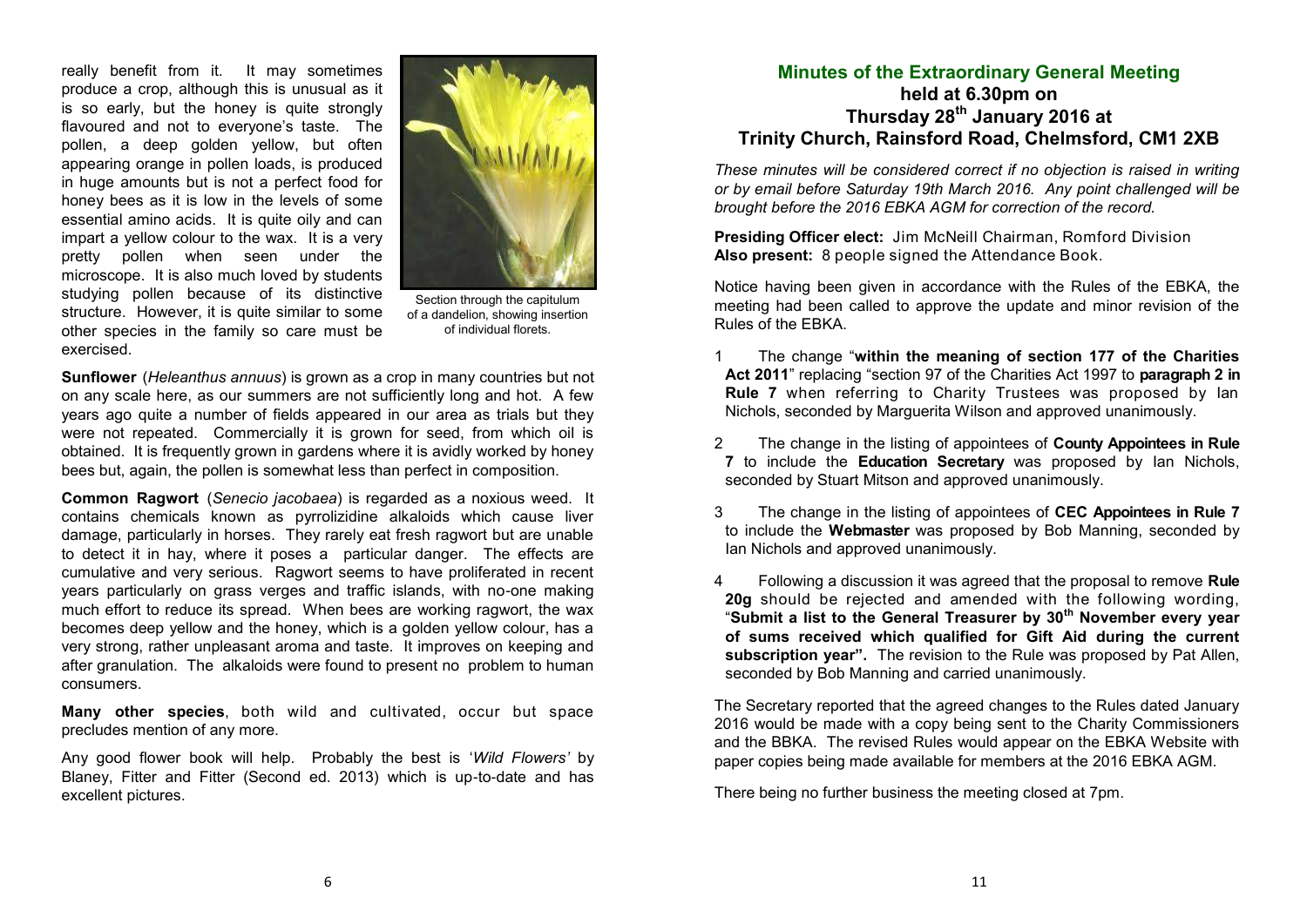Divisions have reported a steady amount of new and would be beekeepers attending meetings and courses. We welcome them into our community. A few members have been successful in the General Husbandry and the Advanced Husbandry exams with Jane Ridler now becoming a Master Beekeeper. Well done to all.

The **EBKA conference** was run by Dengie Hundred & Maldon Division (DMBKA). The conference provided a good day out with provocative and colourful speakers, tasty food, presentations of cups from the honey show and BBKA examination certificates together with a quality raffle in aid of 'Bees Abroad'. It was a day full of learning and fun. Sadly, once again, this event only attracted familiar folk and a small percentage of our new membership, even though Carlie Mayes and the DMBKA Team did all they could to promote this outstanding annual event which is run by successive Divisions in rotation each year. Romford pick up the baton for 2016. Please do your utmost to support them.

The **Essex Honey Show** saw more high quality entries with mixed weather and great interest from the good folk of Essex. The EBKA tent and demonstrations were well attended and have been remembered by everyone who visited, even the beekeepers who won a cup or two. We must thank all those who graciously volunteered their time and energy - especially Richard Ridler (Show Secretary), who has stepped down after completing another successful year and Pat Allen, for her stocks of bees, which provided the public with great interest. Entries for the **National Honey Show**  in October at Weybridge showed a large increase with richly deserved success for those who took part. It was nice to see faces from the Essex membership participating in lectures and taking prizes.

The **CEC**, made up from members of the nine Divisions in Essex, have steered the Association through another year. I would like to thank the other County Officers, the Divisional Voting Members, and the County and CEC Appointed Members for the resounding success and the many challenges met. The main change to the composition of the CEC during the year was the introduction of an Education Secretary by taking on some of the duties previously performed by the Examinations Secretary.

All Divisions have shown interesting and varied activities over the year, including training, lectures, demonstrations and workshops, which take a great deal of effort and good humour to organise and implement by willing volunteers. It is this 'can help' and 'can do' attitude that binds our Association together.

*[A copy of this report has been sent to the Charity Commissioners on behalf of the Trustees of the EBKA as legally required]*

# **Report by the Chair of the CEC to the EBKA 2016 Annual General Meeting Ian Nichols**

With a dank and bitter cold start to the year, things did not bode well for Beekeeping's Spring Build Up. Even the summer had moments of high winds, rain and vast temperature swings; leaving us to wonder what the weather was up to next. Climate change has been knocking at the bees' and the local habitat's doors for some time. The results by the end of the season showed poor queens lost, not mated and some beekeepers with a honey crop down on the year before. Again those who relied on the oilseed rape crop have had only a small success.

Our **membership** is still strong with plenty joining and hopefully taking hold of the reins in the years to come. We have sadly lost valuable members of our community, notably Geoff Mills and Eileen Marrable, who had knowledge and experience that is hard to glean from books. Both volunteered readily.

Our **finances** remain in good health, which has resulted from prudent management of our resources and from increased membership. Collectively, this has been put to good use for all with training courses and resources for Divisions. It has also enabled us to absorb an increased capitation fee from the BBKA by one pound per member which will, for a second year running, restrict having to raise fees in 2016. However, it may be that we will not be able to continue to contain future increases in BBKA capitation fees.

We have a new **Link Trustee** from the BBKA, Howard Pool, who we have already invited to two Central Executive Committee (CEC) meetings to discuss the changes at the BBKA, as well as inform us of what the BBKA is doing for their membership.

This is the first full year of the **EU ban on Neonicotinoid pesticides** on flowering crops. The oilseed rape crop in some areas suffered from the flea beetle. We should be aware that, as a result, an emergency spraying of neonicotinoid pesticides may come into use in 2016. With political and economic arguments of a £12 billion global industry, it would not surprise me to learn that the concerns of the Essex beekeepers are quite far down their list.

Our **education programme** continues to make progress with members taking exams. We ran countywide Module workshops as well as General Husbandry workshops. We would like to see more members take advantage of these EBKA funded opportunities. Bee Health Day again was a great a success.